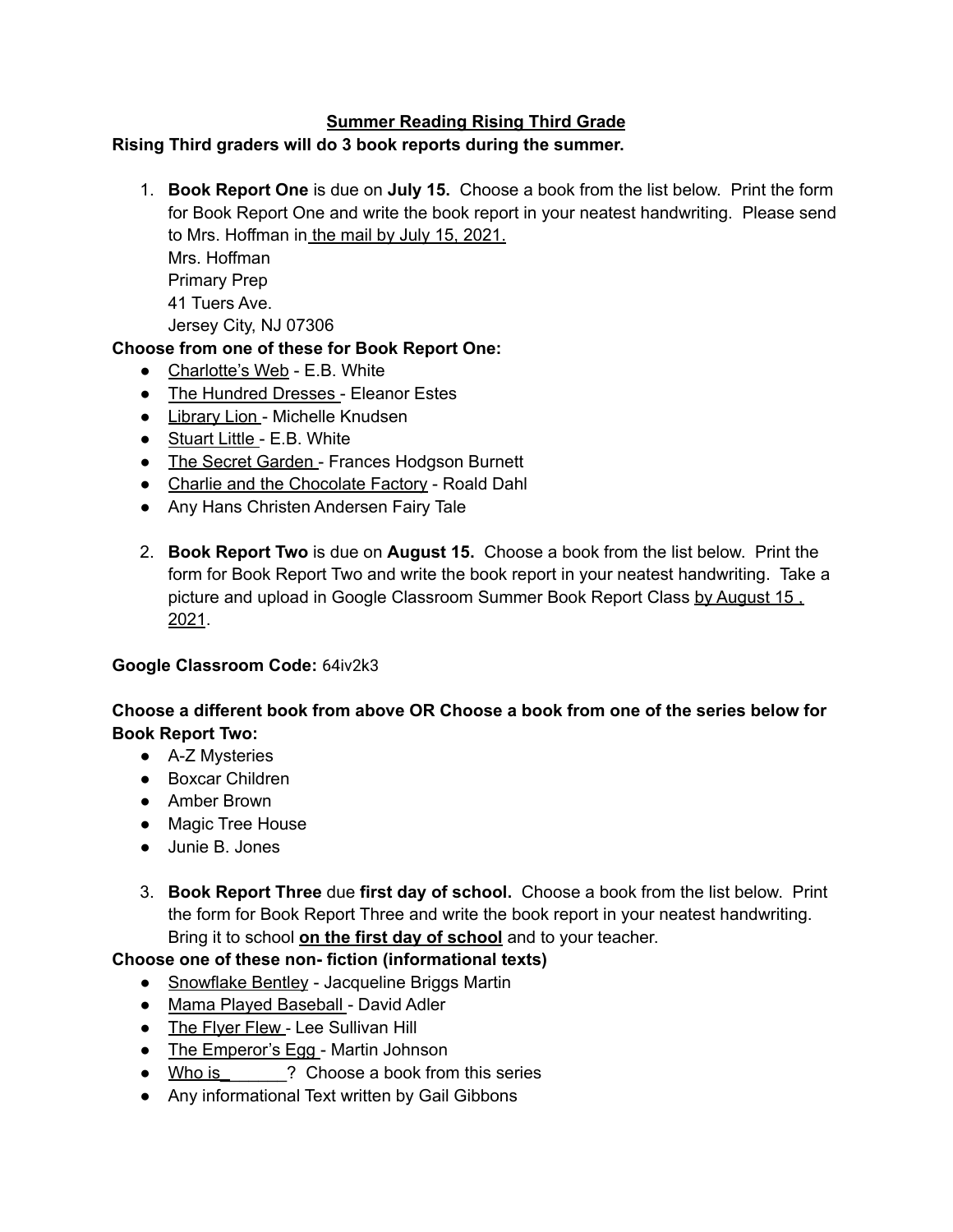# Summer Fiction Book Report Form for #1, #2

| Main Characters (Write a sentence describing each.)         |  |
|-------------------------------------------------------------|--|
|                                                             |  |
|                                                             |  |
|                                                             |  |
|                                                             |  |
|                                                             |  |
|                                                             |  |
|                                                             |  |
| Setting (Describe the setting in complete sentences.)       |  |
|                                                             |  |
|                                                             |  |
|                                                             |  |
|                                                             |  |
| Write a sentence about each part of the story.<br>Beginning |  |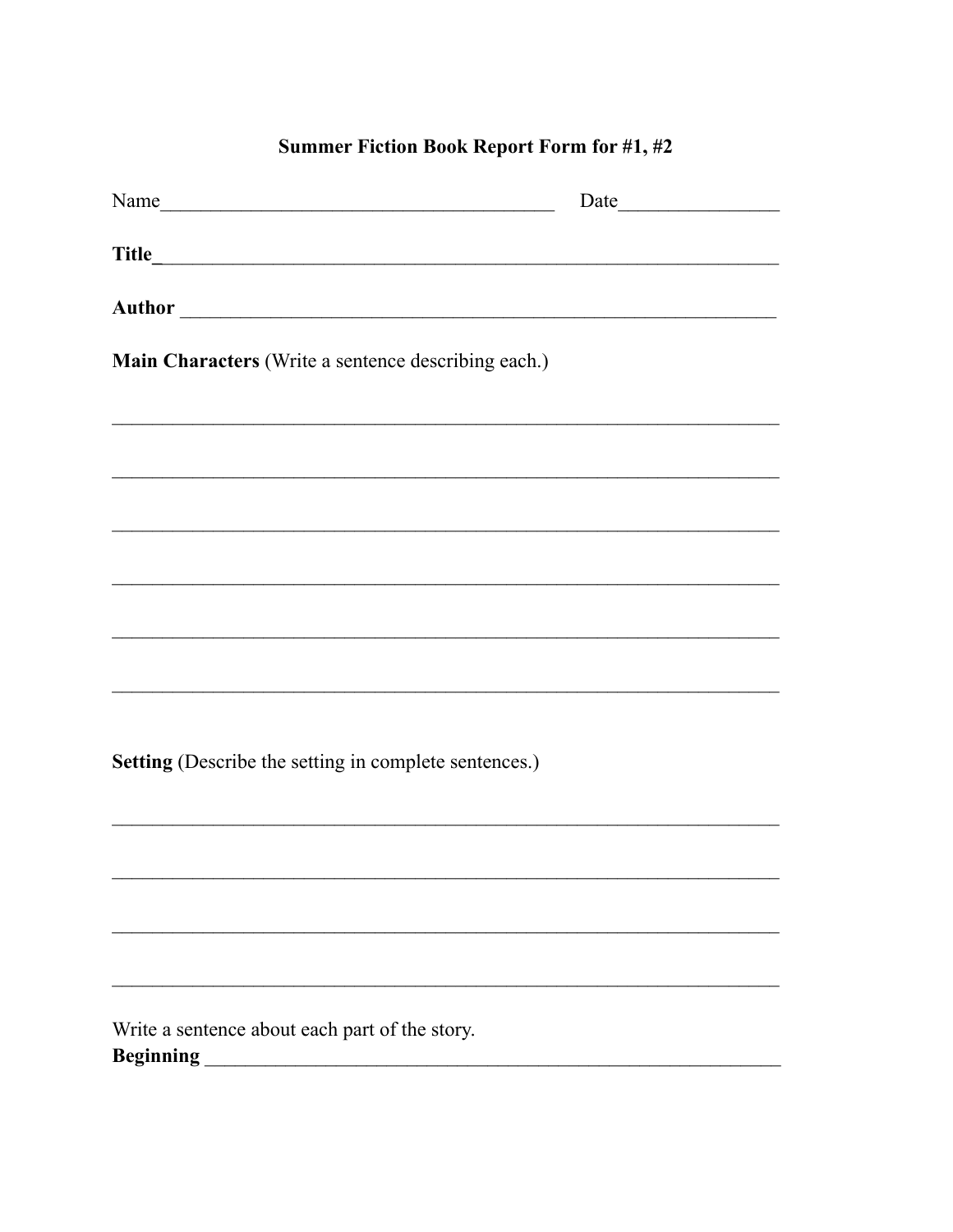| Middle |  |  |  |
|--------|--|--|--|
|        |  |  |  |
|        |  |  |  |
|        |  |  |  |
|        |  |  |  |
|        |  |  |  |
|        |  |  |  |
|        |  |  |  |
|        |  |  |  |
|        |  |  |  |
|        |  |  |  |
|        |  |  |  |
|        |  |  |  |
|        |  |  |  |
|        |  |  |  |
|        |  |  |  |
|        |  |  |  |
| End_   |  |  |  |
|        |  |  |  |
|        |  |  |  |
|        |  |  |  |
|        |  |  |  |
|        |  |  |  |
|        |  |  |  |
|        |  |  |  |
|        |  |  |  |
|        |  |  |  |
|        |  |  |  |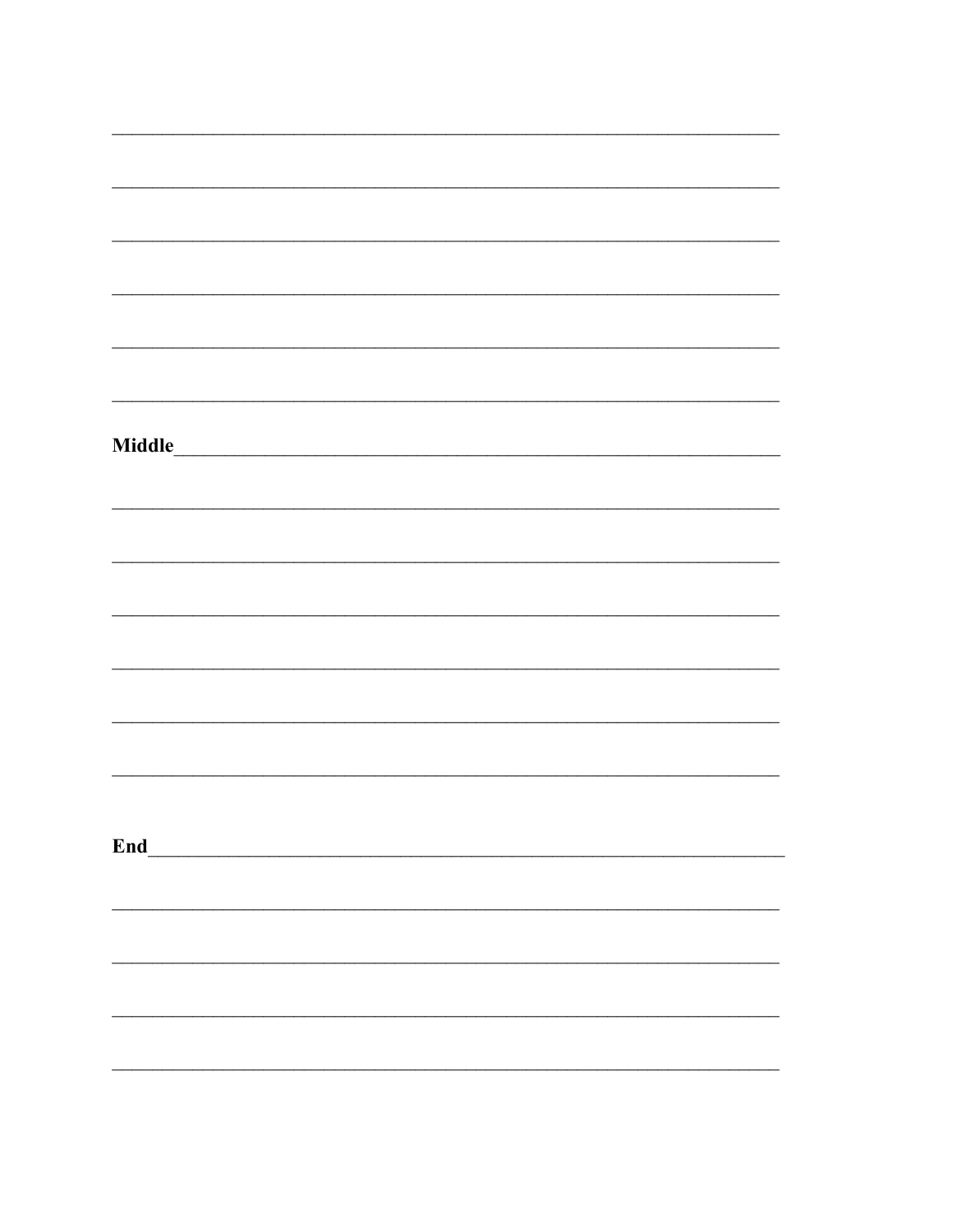Give your opinion of the book. Give reasons to support your opinion.

On a separate sheet of paper, draw a picture of your favorite part of the book. Include details and color.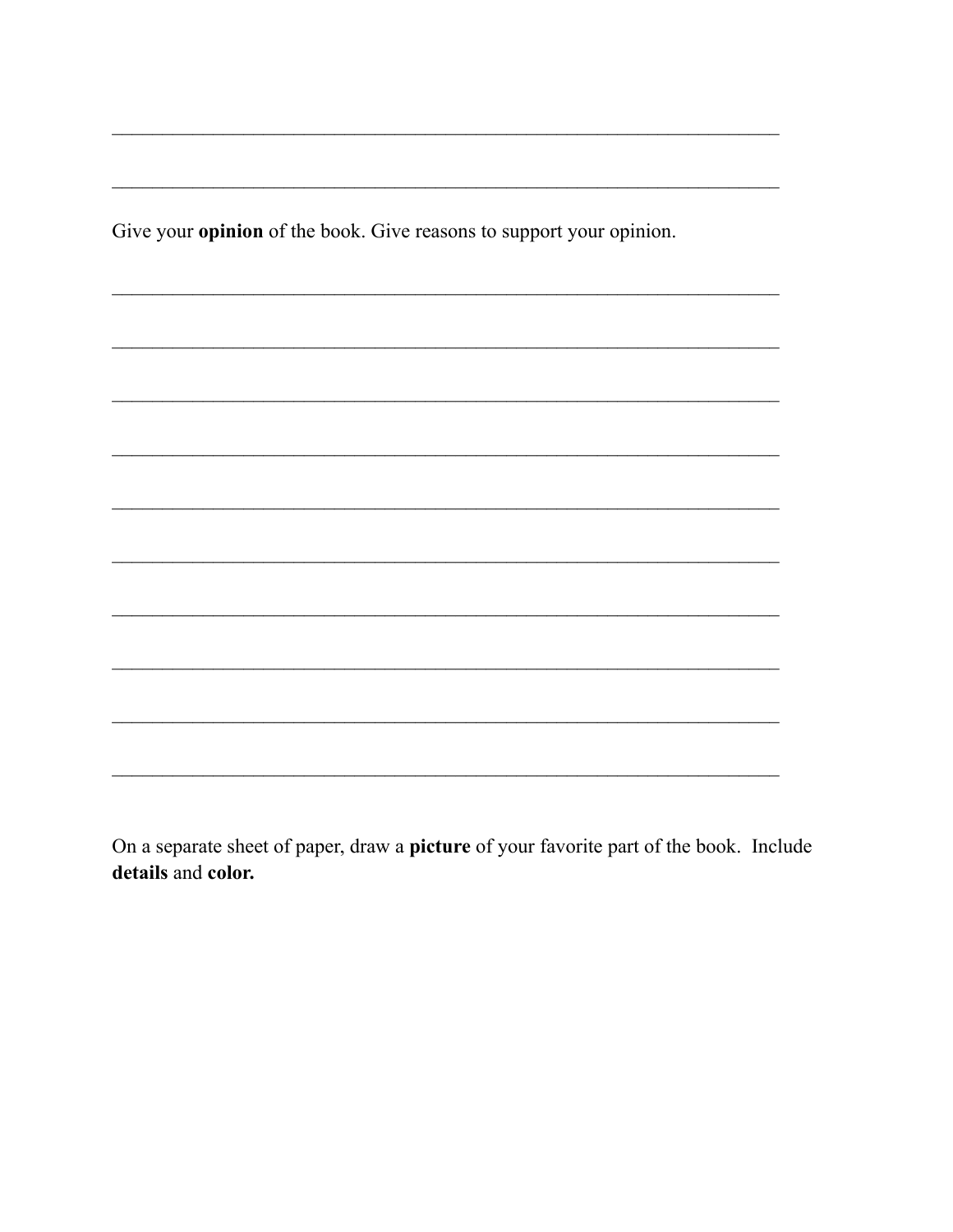# **Summer Informational Book Report #3**

| Name        |                                                                          |
|-------------|--------------------------------------------------------------------------|
|             |                                                                          |
|             |                                                                          |
| sentences.) | Write 5 facts from the book in your own words. (Remember to use complete |
| Fact #1     |                                                                          |
|             |                                                                          |
|             |                                                                          |
|             |                                                                          |
|             |                                                                          |
| Fact #2     |                                                                          |
|             |                                                                          |
|             |                                                                          |
|             |                                                                          |
| Fact #3     |                                                                          |
|             |                                                                          |